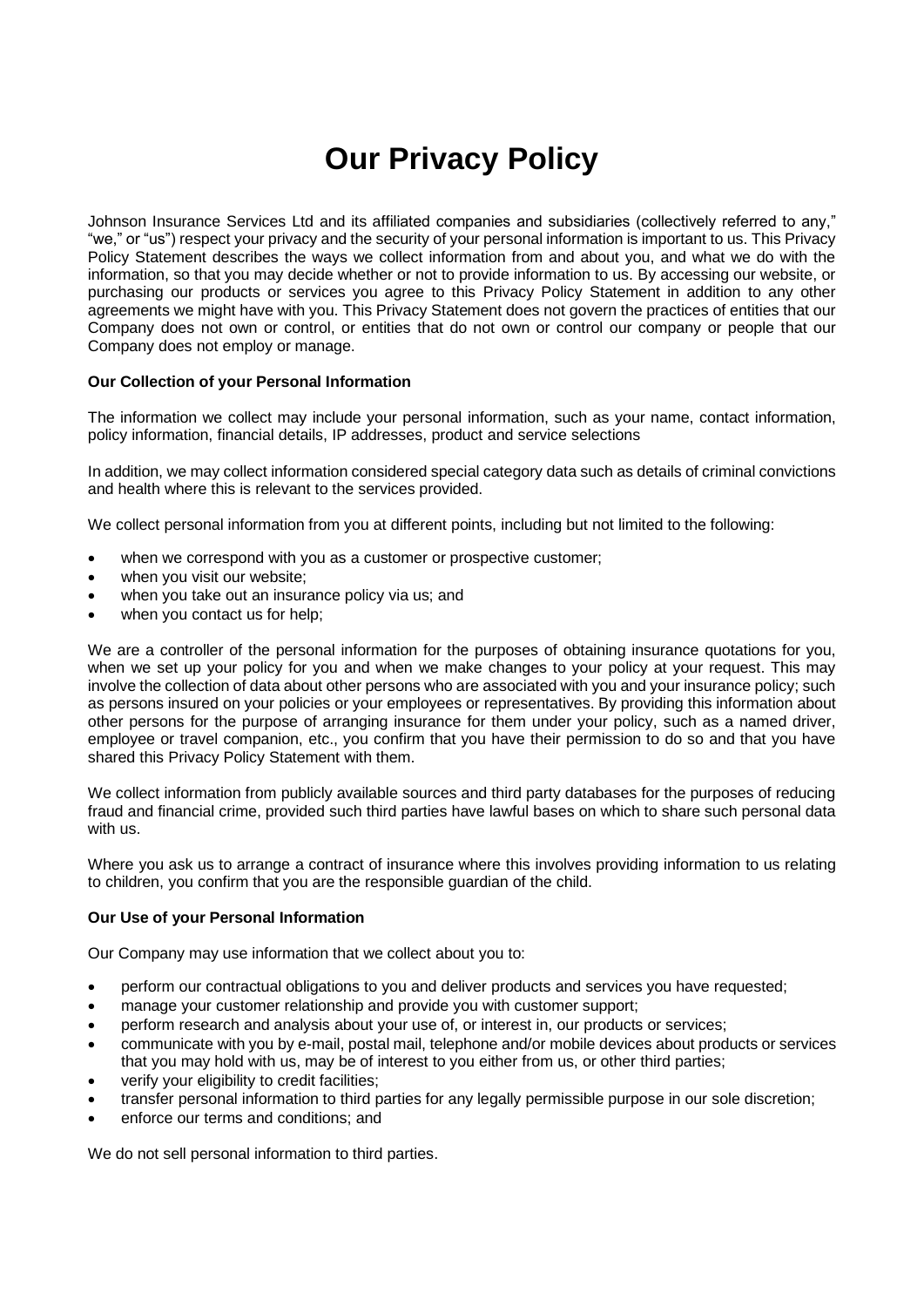## **Our Disclosure of your Personal Information to Third Parties**

We may share your personal information with third parties only in the ways that are described in this Privacy Statement:

- we may provide your information to insurers, intermediaries and third party service providers that we use for the purposes of arranging and administering your insurance policy on your/our behalf;
- we may provide your information to our service providers who perform functions on our behalf such as IT services, finance providers, claims handling and other support services. Usually our service providers sign a standard service and / or confidentiality agreement in such cases;
- we may share your data with any parent company, subsidiaries, joint ventures, other entities under a common control or third party acquirers. We would direct these other entities will honor this Privacy Statement;
- we may allow a potential acquirer or merger partner to review our databases, although we would restrict their use and disclosure of this data during the diligence phase and direct them to treat the data confidentially;
- as required by law enforcement, regulatory bodies, government officials, or other third parties pursuant to a court order, or other legal process or requirement applicable to our Company; or when we believe, in our sole discretion, that the disclosure of personal information is necessary to prevent physical harm or financial loss, to report suspected illegal activity or to investigate violations of our agreements or Company policies; and
- other third parties with your consent or direction to do so.

Please note that these third parties may be in other countries outside of the UK and the European Union where the laws on processing personal information may differ. We will only do so where we are satisfied that sufficient levels of protection are in place as required by applicable data protection laws.

#### **Our Security Measures to Protect your Personal Information**

Our systems have security measures in place to help protect information under our control from the risk of accidental or unlawful destruction or accidental loss, alteration or unauthorised disclosure or access.

### **Our Use of Cookies and Links**

Our web pages use "cookies." Cookies are text files we place in your computer's browser to store your preferences. Cookies, by themselves, do not tell us your e-mail address or other personally identifiable information unless you choose to provide this information to us by, for example, registering at one of our sites. However, once you choose to furnish the site with personal information, this information may be linked to the data stored in the cookie. We use cookies to understand site usage and to improve the content and offerings on our site. We also may use cookies to offer you products or services. You have many choices about the management of cookies on your computer. All major browsers allow you to block or delete cookies from your system. To learn more about your ability to manage cookies, please consult the privacy features in your browser or visit [www.aboutcookies.org](http://www.aboutcookies.org/) or [www.allaboutcookies.org.](http://www.allaboutcookies.org/)

We may create links to other web sites. We will make a reasonable effort to link only to sites that meet similar standards for maintaining each individual's right to privacy. However, many other sites that are not associated with or authorized by our Company may have links leading to our site. Our Company cannot control these links and we are not responsible for any content appearing on these sites. Since our website does not control the privacy policies of third parties, you are subject to the privacy practices of that third party. We encourage you to ask questions before you disclose any personal information to others.

### **Your Rights**

We will retain any personal information only for as long as is necessary to fulfill the business purpose it was collected. We will also retain and use your personal information for as long as necessary to comply with our legal obligations, resolve disputes, and enforce our agreements.

Under data protection law, you have rights we need to make you aware of. The rights available to you depend on our reason for processing your information. You can make a request for us to:

• Provide copies of your personal information